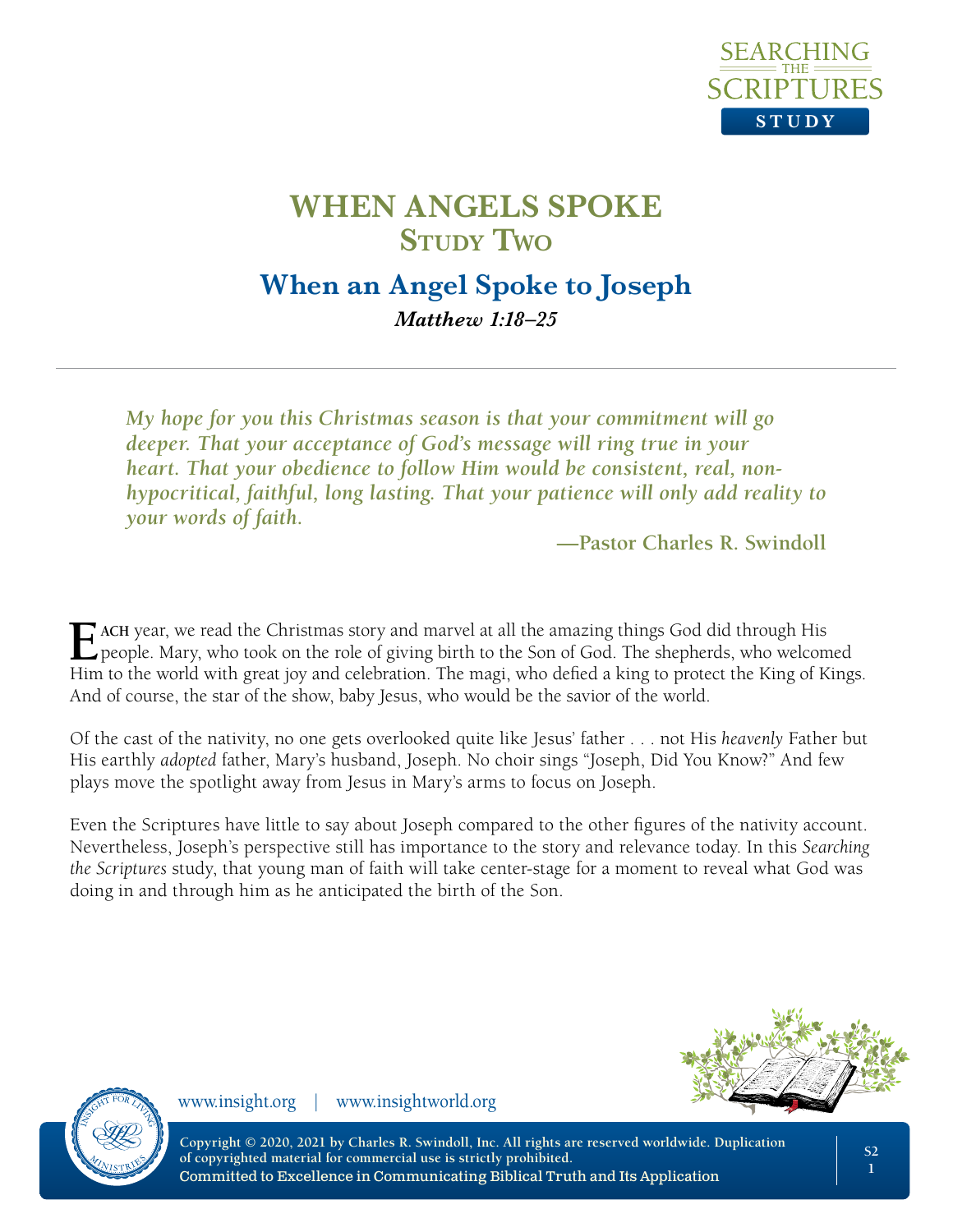# **When an Angel Spoke to Joseph**

SE A R C **STUDY**

*Matthew 1:18–25*



## **PREPARE YOUR HEART**

As you prepare to learn about Joseph and glean from his example, use this prayer to set your heart right with God so that you can receive what He wants to show you today:

*Father, thank You for the masterful way You've orchestrated and directed Your plan for Your creation. As I study these words You've preserved, please guide me so I can see You more clearly and love You more deeply. In Jesus' name I pray. Amen.*



## **TURN TO THE SCRIPTURES**

In this series of Christmas studies, we are looking at how the angels fit into the story of the birth of Jesus Christ, focusing not on the angels' appearance or power but on their *message*. After all, the English word *angel* comes from the Greek word meaning "messenger."

Pastor Chuck Swindoll describes angels as "*supernatural creatures sent by God with special messages to specific people for significant reasons*."

Below, we'll explore Matthew 1:18–25 where we'll examine Joseph's dream in which he encountered one of these angelic messengers who brought him great *relief*.

### **Observation: Joseph's Encounter**

According to the method Pastor Chuck uses for understanding and applying Scripture, good Bible study follows four steps: observation, interpretation, correlation, and application. In the first step, we will look at what the passage says, and according to Pastor Chuck, "This part of the process is absolutely foundational!"<sup>1</sup> Read *Matthew 1:18–25*, and begin making observations.

According to *1:18*, what was Joseph and Mary's relationship status when Mary became pregnant by the Holy Spirit?

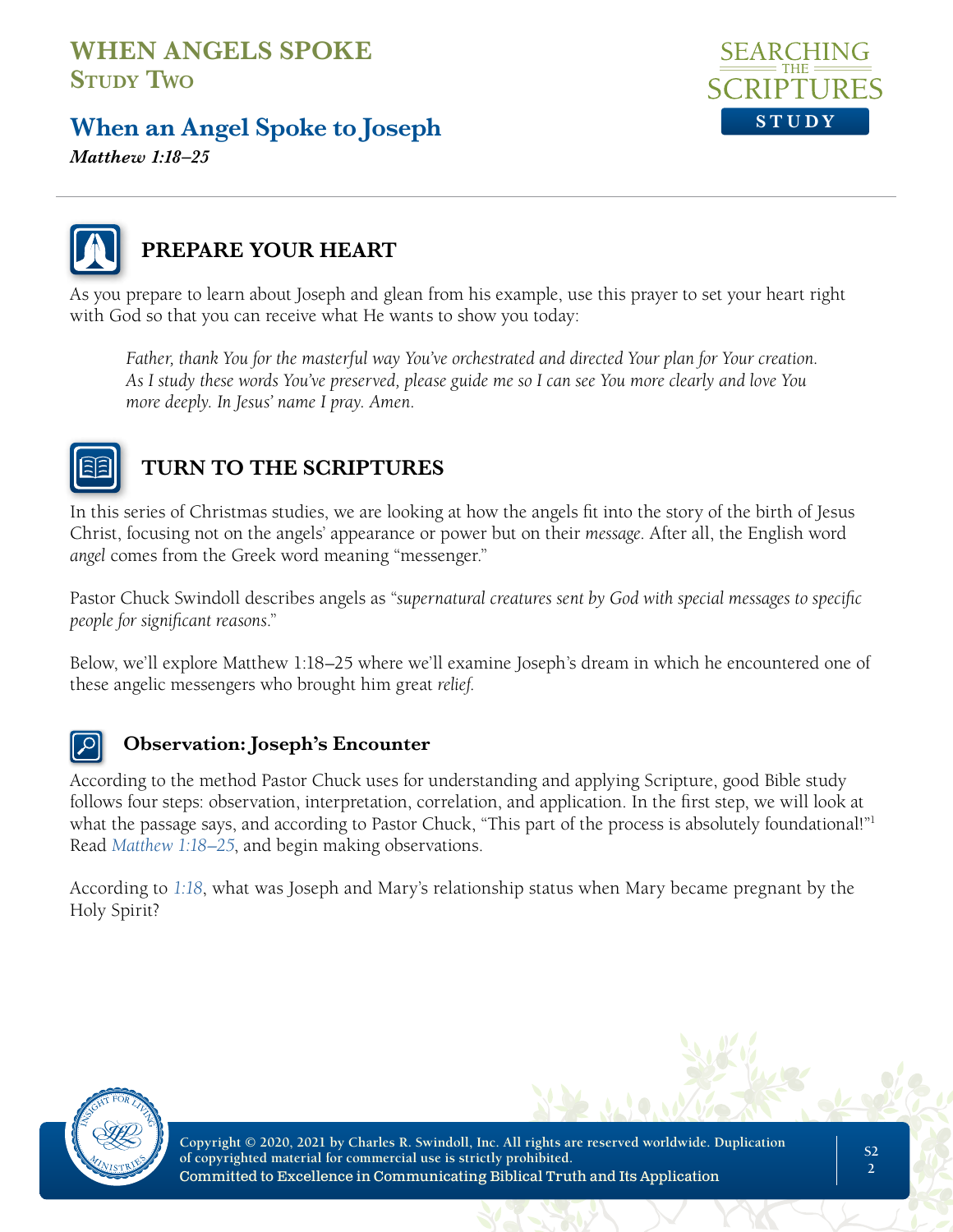## **When an Angel Spoke to Joseph**

*Matthew 1:18–25*



According to *Matthew 1:19*, how did Joseph intend to respond to the news of Mary's pregnancy? Why did he plan to respond in this way?

In your own words, summarize the angel's message to Joseph in *1:20–21*.

Occasionally, the biblical authors help their readers by including interpretive notes within their writings. Matthew provides a clarifying statement in *1:23* for his readers who might miss some details. What does Matthew say the Hebrew name "Immanuel" means?

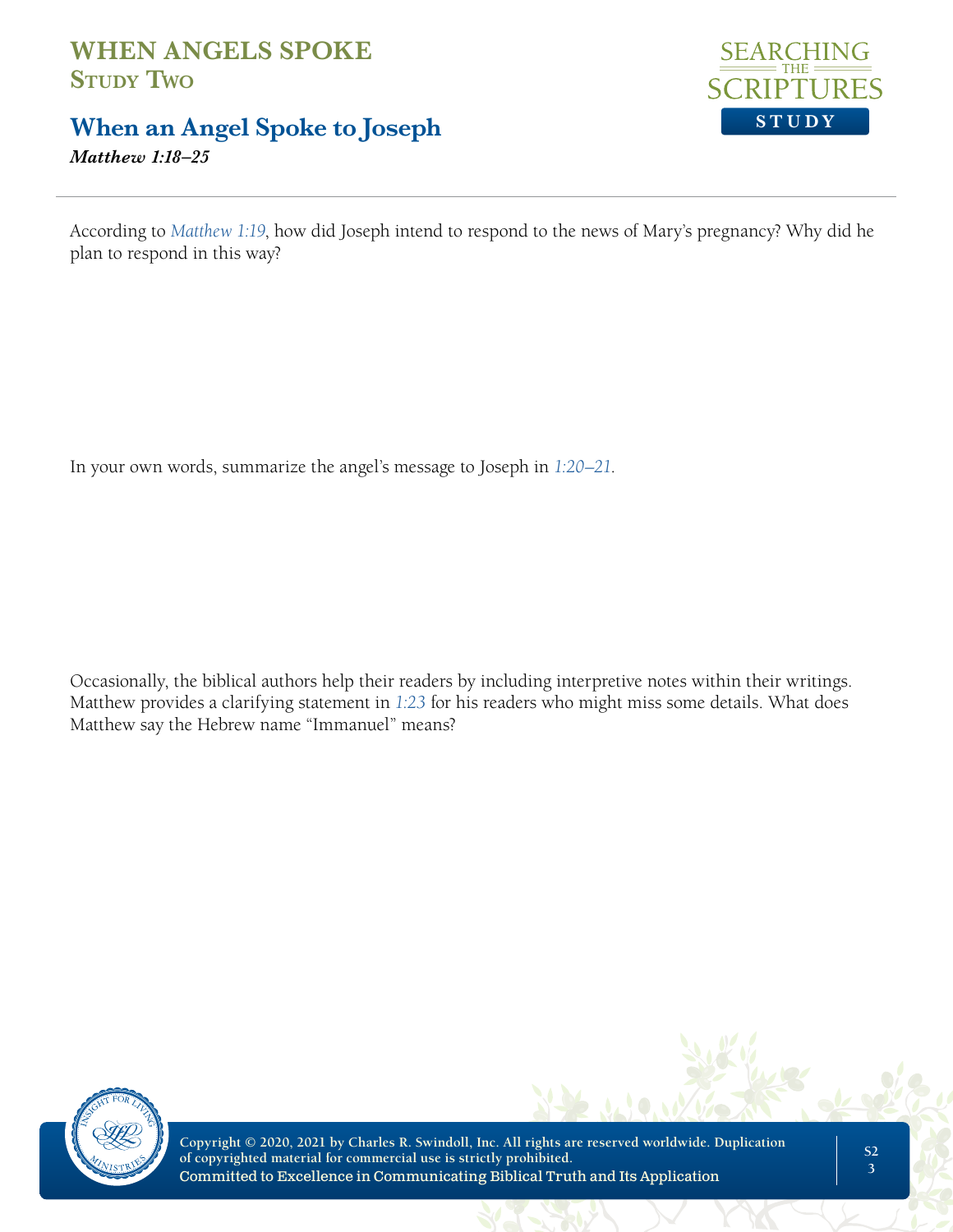## **When an Angel Spoke to Joseph**

*Matthew 1:18–25*



According to *Matthew 1:24–25*, how did Joseph respond to the angel's message after waking up from his dream?

*Do you know that there is not one word Joseph spoke written in the Scriptures? We don't know his age. We don't know how he and Mary met. We don't know anything about his family life. We don't know how he wound up in Nazareth. But here he is—stable, solid as a stone, just, pure, a man of true integrity.* **—Pastor Chuck Swindoll**

## **Interpretation: Joseph's Character**

As you look back at your observations, you might still have questions about everything that's happening in this passage. In the next step, interpretation, you will look at what your observations mean.

Place yourself in Joseph's sandals for a moment. You've waited your whole life to find a beautiful, godly woman like Mary. You're betrothed to get married, and you've been faithful to her. One day, Mary comes to you with a look of apprehension in her eyes. You hold your breath, and she utters those shocking words: "I'm pregnant."

How do you think you would have responded to Mary? Would your first impulse be trust, betrayal, or a different emotion?

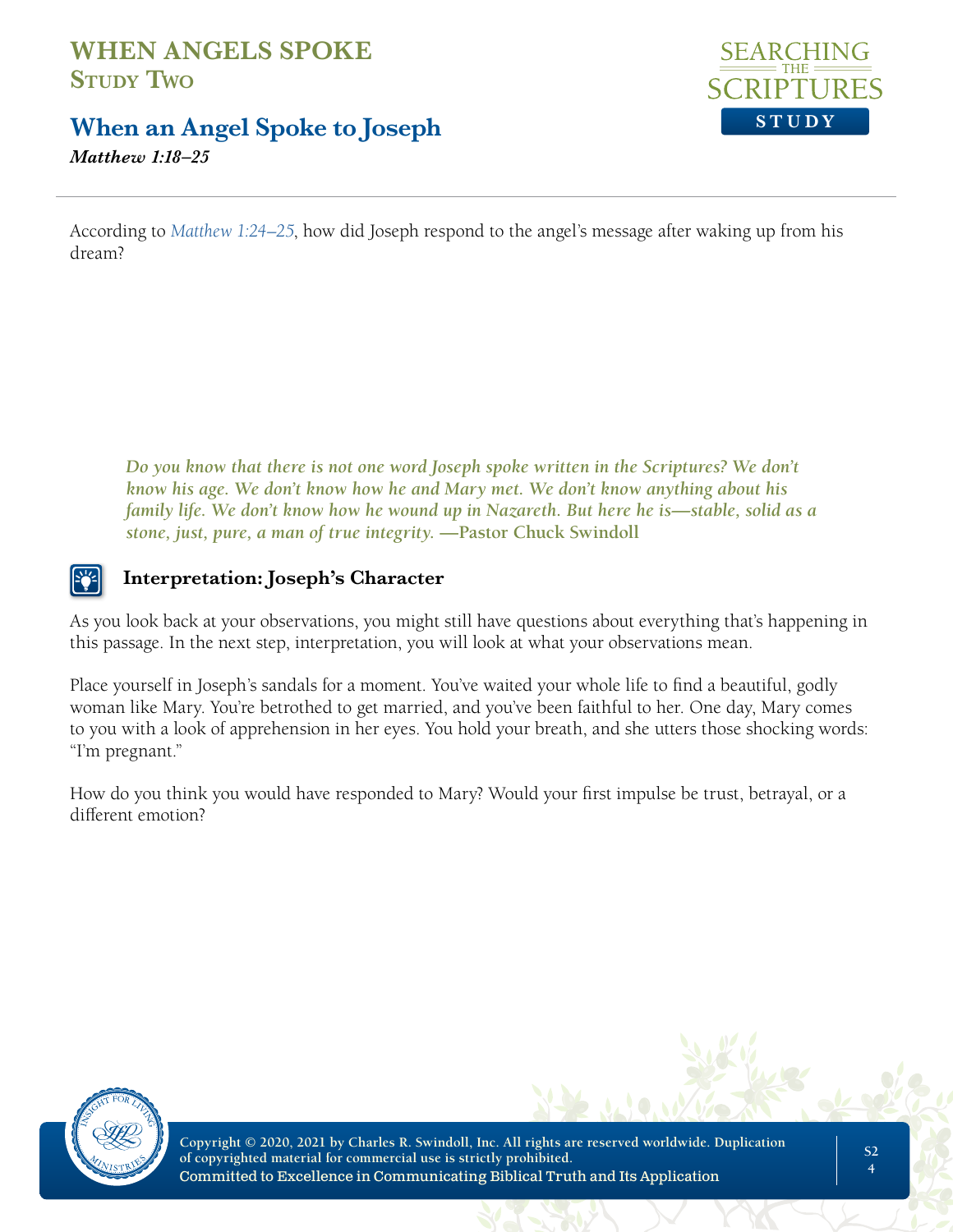# **When an Angel Spoke to Joseph**

*Matthew 1:18–25*



The Torah included a litany of laws addressing how to handle certain situations relating to marriage and divorce. Read *Deuteronomy 22:13–14, 20–21*, and summarize what could happen if a man found out the woman he married was not a virgin?

In light of this custom, what does Joseph's response to the news of Mary's pregnancy in *Matthew 1:19* reveal about his character? Notice the contrast between the public nature of the punishment in Deuteronomy 22 and Joseph's "quiet" response. See *Constable's Notes* at *netbible.org* for a detailed discussion of Joseph's response.

After his spectacular encounter with the angel, Joseph changed his already honorable decision of quietly divorcing Mary to an *even more* honorable choice of obeying the angel and going through with the marriage. What sort of social challenges would their family have faced throughout Mary's pregnancy and Jesus' upbringing? (See also *John 8:41*.)

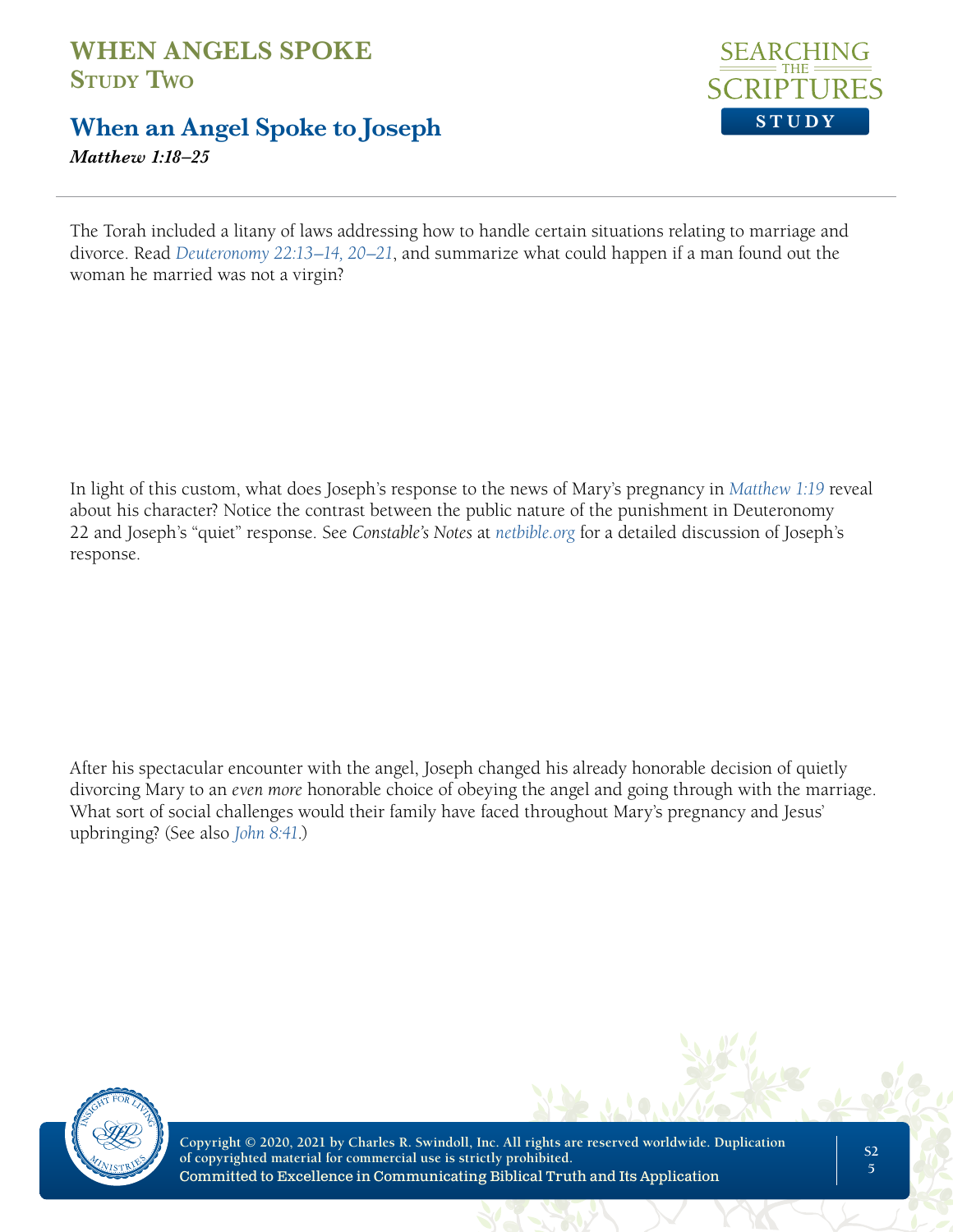## **When an Angel Spoke to Joseph**



*Matthew 1:18–25*

*Nothing compared to Joseph's relief in that moment. He found a wife. He held her hand all the way through those embarrassing months as people noticed how soon she was pregnant. They came to all the wrong conclusions. They never did believe the truth. But Joseph knew because of a faithful angel who came just when he was needed and brought reassurance and relief.* **—Pastor Chuck Swindoll**

### **Correlation: "We Will Call Him Immanuel"**

In *Matthew 1:22-23*, the narrative includes an interesting aside: "All of this occurred to fulfill the Lord's message through his prophet." The prophet mentioned is Isaiah, and the message comes from *Isaiah 7:14*. Examining the context of this prophecy will deepen our understanding of the meaning of the angel's appearance to Joseph.

Read *Isaiah 7:1–6*. What frightened Ahaz, king of Judah? (Remember: when Israel split, the southern kingdom was called "Judah," while the northern kingdom kept the name "Israel.")

According to *7:7–9*, what message of assurance did God give offer through Isaiah?

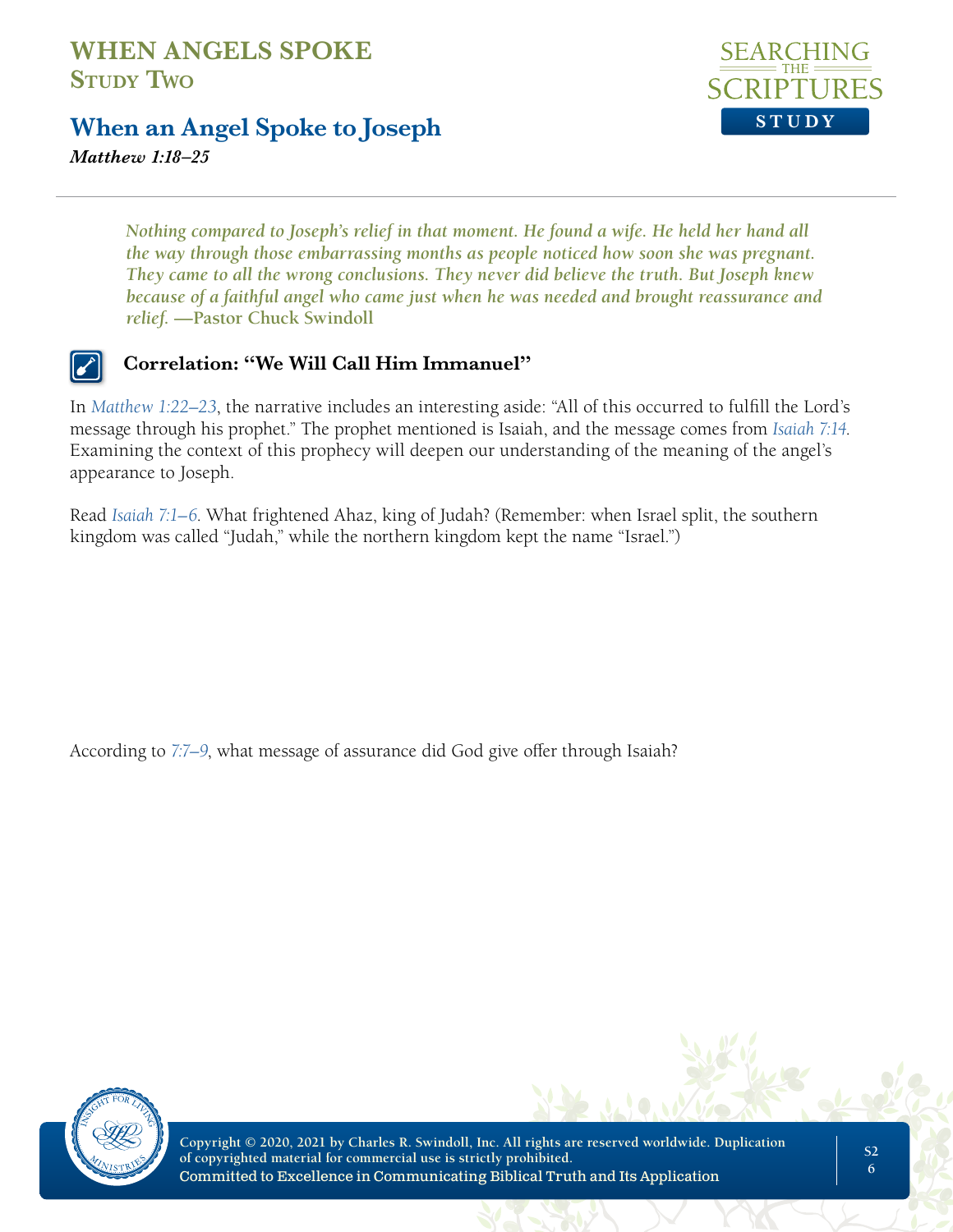**When an Angel Spoke to Joseph**





According to *Isaiah 7:13–17*, what sign would God give to show that He would deliver Judah? How would the people know that God was with them?

This prophecy from Isaiah established a *pattern* that God would follow as He unfurled His perfect plan for His people. He would fulfill the prophecy in the *near* future by physically delivering Judah from the attacks of its enemies. *God is with us!*

And He would fulfill the prophecy again in the *far* future through the birth of His Son Jesus, who would spiritually deliver all humanity from the shackles of sin and death. *God is with us . . . literally!*

The good news is that God is still with us today! Through the presence of the Holy Spirit, God dwells among His people and changes lives to reflect His character. With this profound truth in mind, we move to consider application of Matthew 1:18–25.

## **Application: Joseph's Example**

In his discussion of this passage, Pastor Chuck encourages us to consider those commendable characteristics Joseph showed despite his challenging circumstances. Specifically, Joseph's actions reflect three godly virtues:

- 1. *Acceptance.* Despite the costly sacrifice, Joseph *accepted* with open hands and an open heart God's plan that the angel delivered to him.
- 2. *Obedience.* Despite the likelihood of public ridicule, Joseph *obeyed* the angel's command and married Mary.
- 3. *Patience.* Despite his love for Mary, Joseph showed *patience* as he stood firm at Mary's side and kept her pure as they awaited the birth of the Savior.

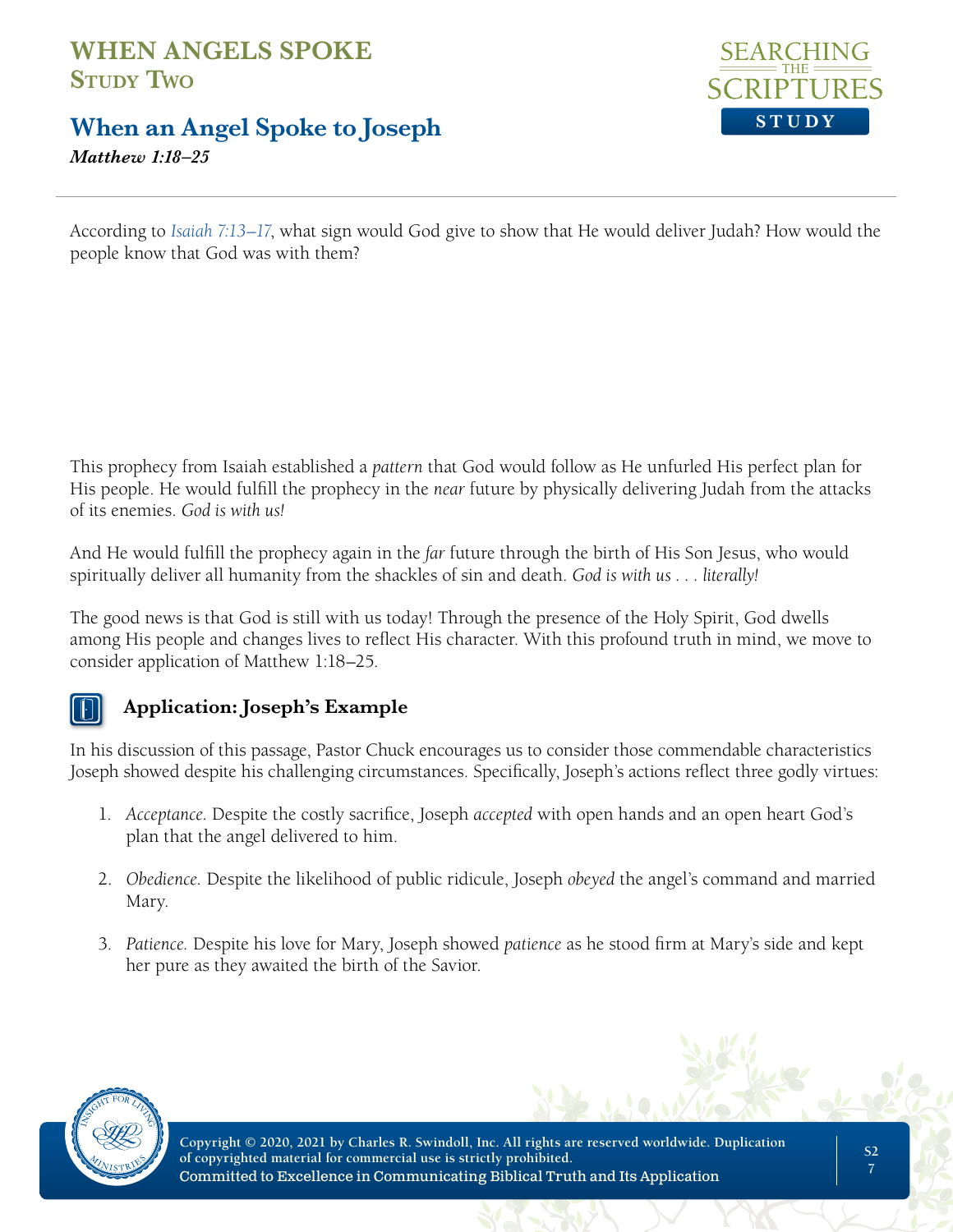# **When an Angel Spoke to Joseph**

*Matthew 1:18–25*



Have you truly accepted the message that Christ was born to offer salvation to *all* people? If you have not, what's holding you back? Take a moment to pray for those in your life with whom you're tempted to give up hope. With God, nothing is impossible. How can you share the love of Christ with them this Christmas?

If you have accepted the message, how do you sense God leading you to take the next step of obedience? Perhaps God is simply calling you to *wait*. How can you follow Joseph's example and remain faithful despite external pressures?

What began as a delivery of difficult news to Joseph ultimately resulted in a sigh of relief. Relief that Mary remained faithful. Relief that God was still with His people. Relief that He would save people from their sins. One beloved Christmas hymn resonates with Joseph's feelings of reassurance:

Christ, by highest heaven adored, Christ, the everlasting Lord, late in time behold him come, offspring of the Virgin's womb: Veiled in flesh the Godhead see, hail the incarnate Deity, Pleased as man with men to dwell, Jesus, our Immanuel. Hark! The herald angels sing, "Glory to the newborn King."2